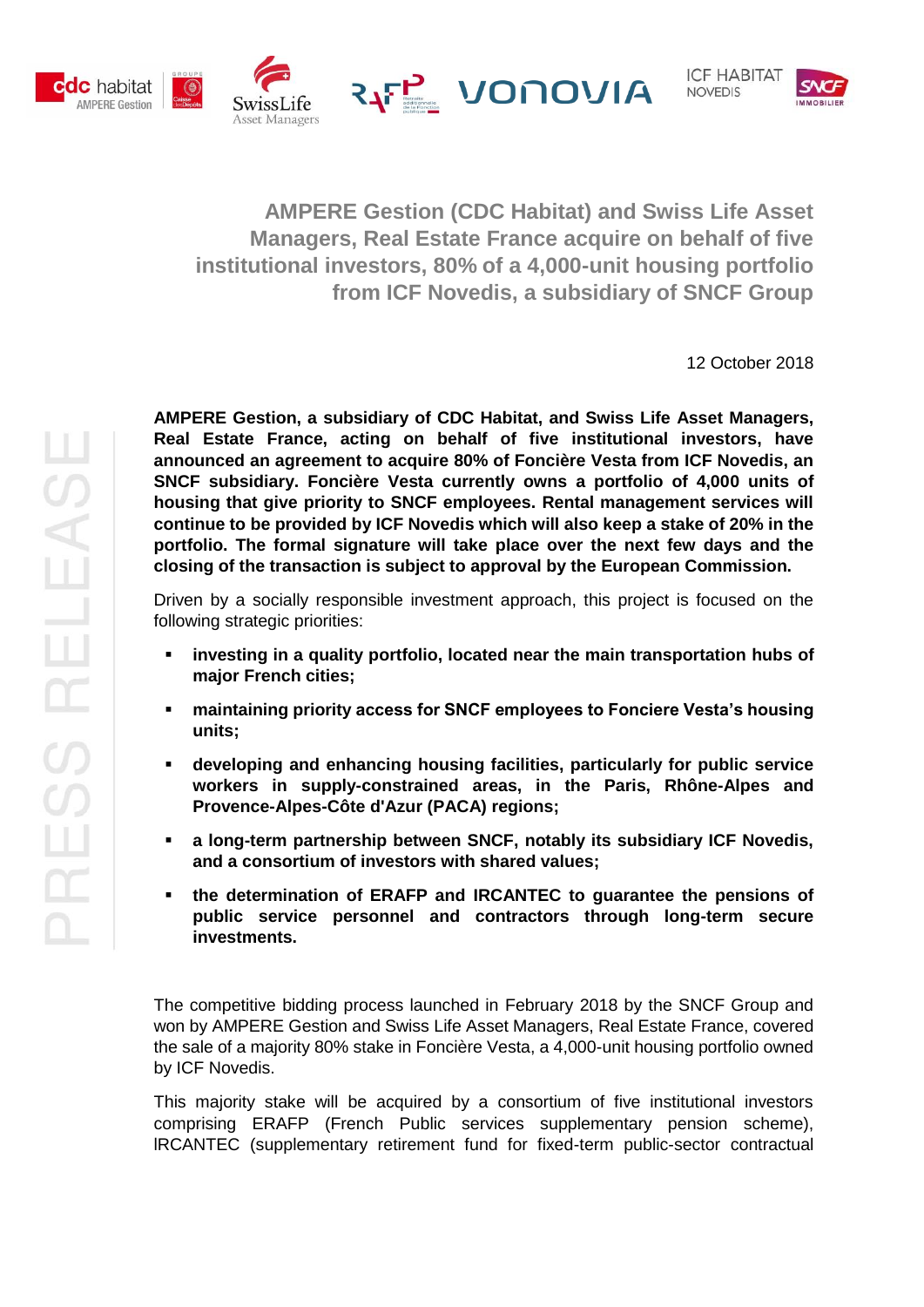





employees), CDC Habitat, Swiss Life and VONOVIA, in accordance with the long-term partnership objectives defined at the outset by ICF Novedis and SNCF Group.

AMPERE Gestion and Swiss Life Asset Managers, Real Estate France are acting as joint asset managers to bring the members of the consortium together.

As part of this partnership, ICF Novedis will continue to provide Foncière Vesta with rental management services via a property administration agreement and a mandate to provide project management consultancy services.

The partners will get together on 16 October 2018 for the official signature of the agreement. The effective transfer of shares should take place by the end of 2018.

**Cécile Queille, Chief Executive Officer of ICF Habitat Group**: "*We are delighted to be entering into this long-term partnership with investors who share our values. It will enable us to meet the housing requirements of mobile SNCF mangers more effectively*".

**Catherine Vialonga, deputy CEO of ERAFP,** is happy that ERAFP is the largest investor in the consortium: "*This agreement reflects the commitment of our Board of Directors to socially responsible investment and diversification into housing – and in time, providing housing for public servants."*

**Frédéric Bôl, Head of Real Estate France at Swiss Life Asset Managers:** *"This transaction is a first in the French housing sector and we are really happy to have been able to put together funding contributed primarily by the French public sector and longterm investors, alongside SNCF. The portfolio management strategy is underpinned by a shared vision of sustainable development."*

**Vincent Mahé, General Counsel of CDC Habitat and CEO of AMPERE Gestion, said:** "*We are delighted to have acquired a majority share in this exceptional portfolio on behalf of AMPERE Gestion and CDC Habitat's investor partners and to be engaging in a strategic partnership with SNCF."*

**Mark Ennis, Head of Transactions at Vonovia:** *"We are glad to be part of this investment in a minority role together with our co-investors. Our investment role is combined with Vonovia's participation in the governance structure, notably by having a seat on the decision-making bodies."*

As part of the sale process, SNCF has been advised by HSBC, Jones Lang Lasalle Capital Markets department, the legal firm of De Pardieu Brocas Maffei and the firm of Cheuvreux.

The consortium has been advised by BNP Paribas and Lazard banks and the legal firms of Arsene Taxand, Franklin, Gide Loyrette Nouel, Paul Hastings, Taylor Wessing and Weil Gotshal & Manges. The firms of Prud'homme & Baum, KL Associés and Notaires du Trocadéro have also been involved in this transaction.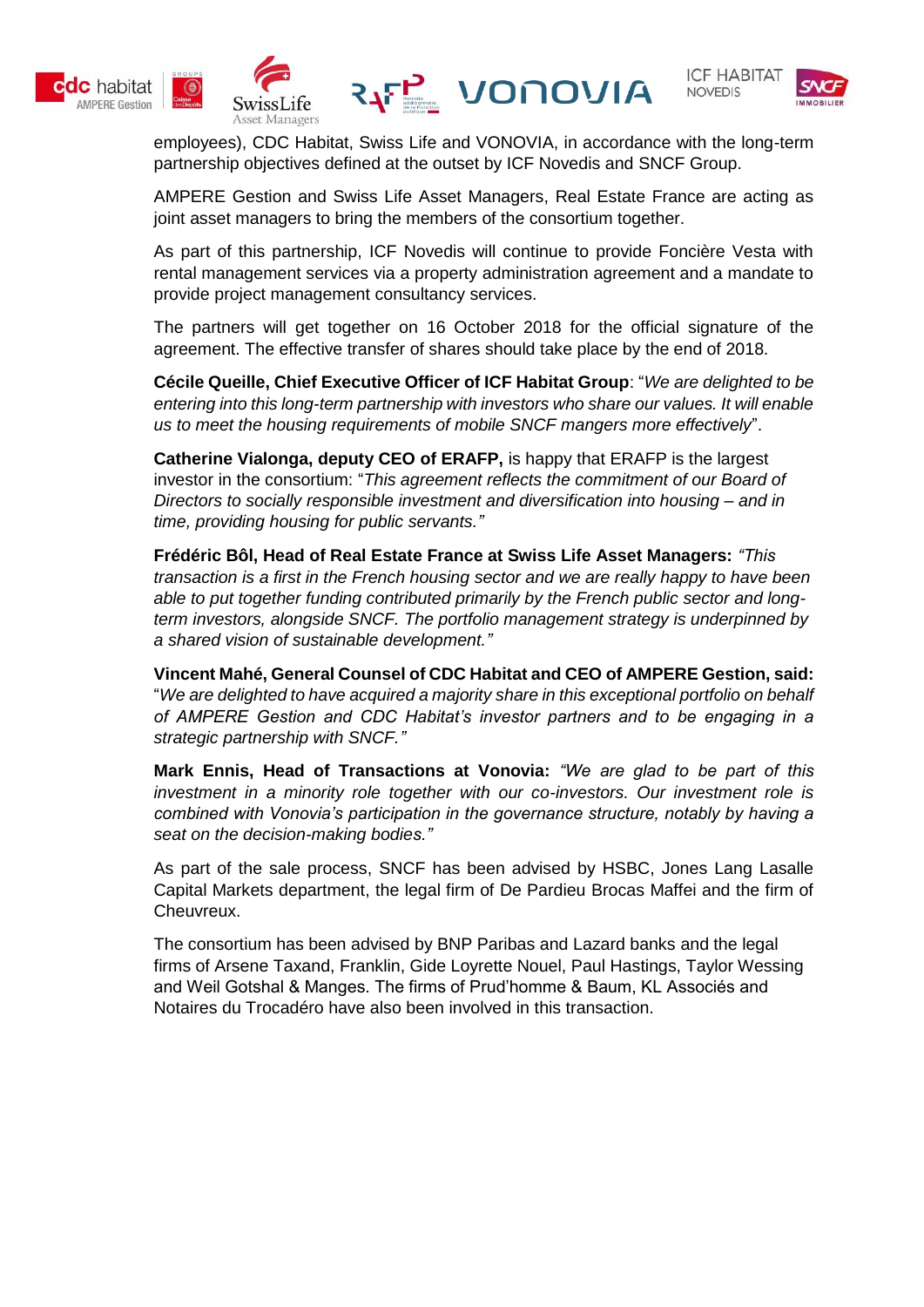







## **AMPERE Gestion**

AMPERE Gestion, a subsidiary of CDC Habitat, is a portfolio management company accredited by the French financial markets authority (*Autorité des marchés financiers –* AMF). After setting up its first regulated investment vehicles dedicated to intermediate housing it has now developed a complementary real estate investment offering. AMPERE Gestion is committed to Socially Responsible Investment and factors ESG criteria into its investment and fund management strategy. It has signed up to the UNsponsored Principles for Responsible Investment (PRI) which seek to promote Environment, Social and Governance criteria in investment decisions. AMPERE Gestion undertakes to report on its compliance with these principles in its investment strategy as part of a comprehensive annual reporting process that includes a publiclydisclosed rating.

[www.amperegestion.cdc-habitat.com](http://www.amperegestion.cdc-habitat.com/)

# **CDC Habitat**

CDC Habitat is Caisse des Dépôts' public interest real estate subsidiary and France's biggest social landlord. The Group serves the entire housing market (social and lowcost social housing, intermediate and affordable housing) and invests in promoting upwardly-mobile residential trajectories and home ownership. CDC Habitat currently manages almost 490,000 units of housing.

As one of France's major housing operators, CDC Habitat is committed to exercising its public service mission through an approach underpinned by Corporate Social Responsibility in its dealings with all stakeholders.

CDC Habitat also works with Banque des Territoires. Banque des Territoires was created in 2018 and is one of the Caisse des Dépôts' five business lines. It hosts all of the necessary local and regional development expertise within a single structure. It is a "one stop shop" that provides tailored financing and investment solutions adapted to the requirements of local and regional government, social housing bodies, local public corporations and the legal professions. CDC Habitat is a key stakeholder in this new approach and spearheads Banque des Territoires' strategy in the housing sector. [www.cdc-habitat.com](http://www.amperegestion.cdc-habitat.com/)

# **ERAFP**

ERAFP is France's largest public pension fund and 100% socially responsible investor.

With €30 billion in financial assets wholly invested in 100% SRI investments, ERAFP is one of Europe's top socially responsible investors. Since the pension fund was created in 2005, the Board of Directors has sought to optimise the return on its financial asset portfolio in accordance with an SRI approach. ERAFP has signed up to the UNsponsored Principles for Responsible Investment and in March 2006, it adopted an SRI charter underpinned by the following five values: The rule of law and human rights; Social progress; Social democracy; The Environment; Good governance and transparency.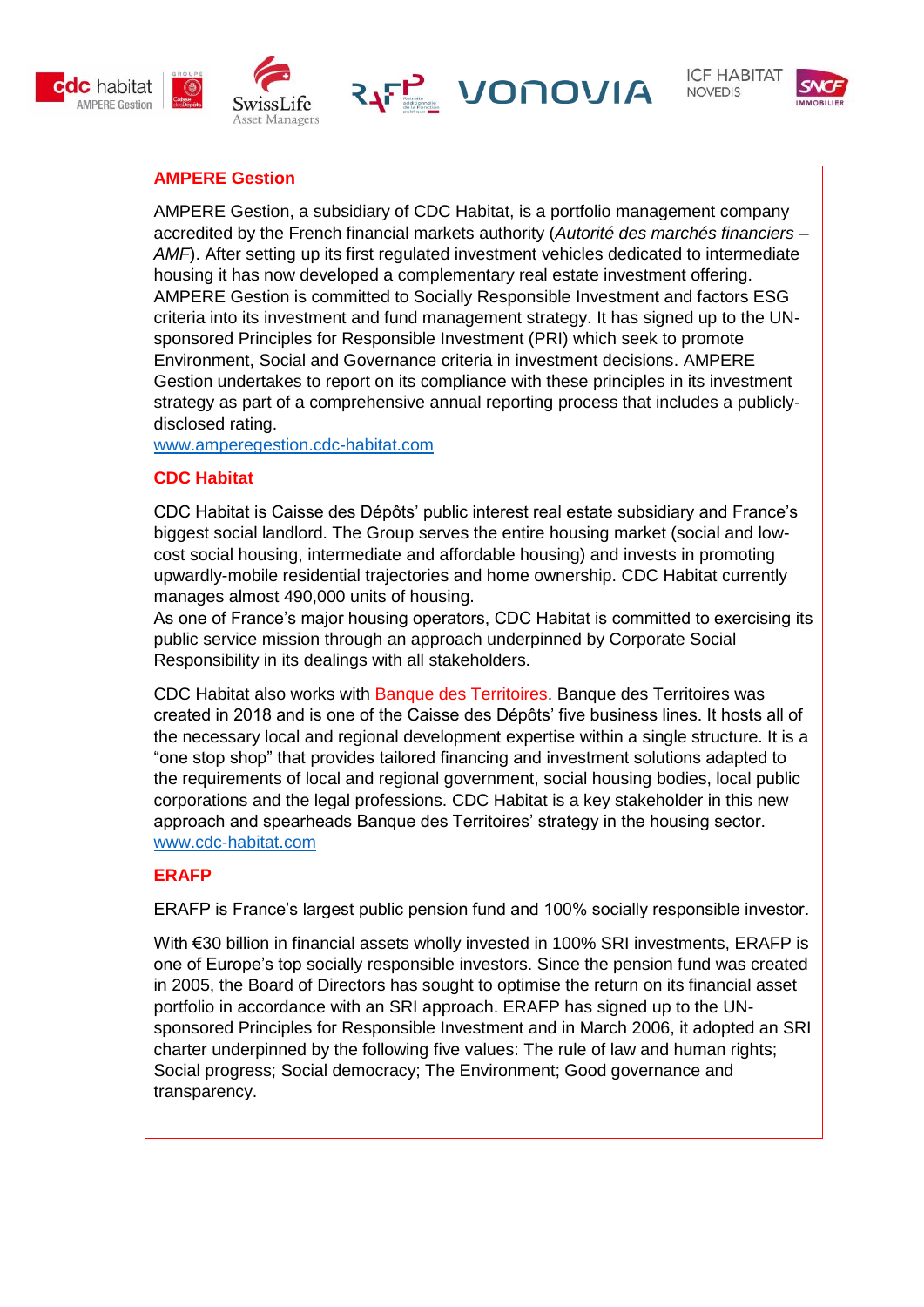











ERAFP is also one of the largest pension funds in the world with over 4.5 million members, 45,000 employers and nearly €1.8 billion in pension contributions in 2017. ERAFP is a mandatory points-based plan and, since 1 January 2005 it also manages a supplementary retirement plan for public servants working for the French State, local and regional government and hospitals. [www.rafp.fr](http://www.rafp.fr/)

### **Swiss Life Asset Managers**

### **About Swiss Life Asset Managers, Real Estate**

Swiss Life Asset Managers is Europe's largest real estate investor (source: Property EU, Oct 16) with €67.4 billion in assets under management. It invests all over Europe via local teams in five countries: Switzerland, Germany (Corpus Sireo and BEOS), France (Swiss Life REIM (France), Luxembourg and the UK (Mayfair Capital). www.swisslife-am.com/realestate

#### **About Swiss Life Asset Managers, Real Estate France and Swiss Life REIM (France)**

Swiss Life Asset Managers, Real Estate France, represented by the management company AIFM Swiss Life REIM (France) was created in 2007 and had €13.4 billion in assets under management at end-June 2018. The French teams combine real estate, legal and financial expertise to offer solutions to institutional and private investors. They manage investments in France, Belgium, Luxembourg, Spain, Portugal and Italy in all categories of assets (office, commercial, logistics, housing, student residences, health centres and hotels). Swiss Life REIM (France) is both a pioneer and a leader in real estate investment funds (REIF).

## **Vonovia**

Vonovia SE is the main listed housing company in Europe. Vonovia currently owns around 400,000 residential units in all attractive cities and regions in Germany, Austria and Sweden. Its portfolio is worth approximately  $\epsilon$  41.7 billion. As a modern service company, Vonovia focuses on customer orientation and tenant satisfaction. Offering tenants affordable, attractive and livable homes is a prerequisite for the company's successful development. Accordingly, Vonovia makes long-term investments in the maintenance, modernization and senior-friendly conversion of its properties. The company is also creating more and more new apartments by realizing infill developments and adding to existing buildings.

The company, which is based in Bochum, has been listed on the stock exchange since 2013 and on the DAX 30 since September 2015. Vonovia SE is also listed on the international indices STOXX Europe 600, MSCI Germany, GPR 250 and EPRA/NAREIT Europe. Vonovia has a workforce of approximately 9,700 employees.

[www.vonovia.de](http://www.vonovia.de/)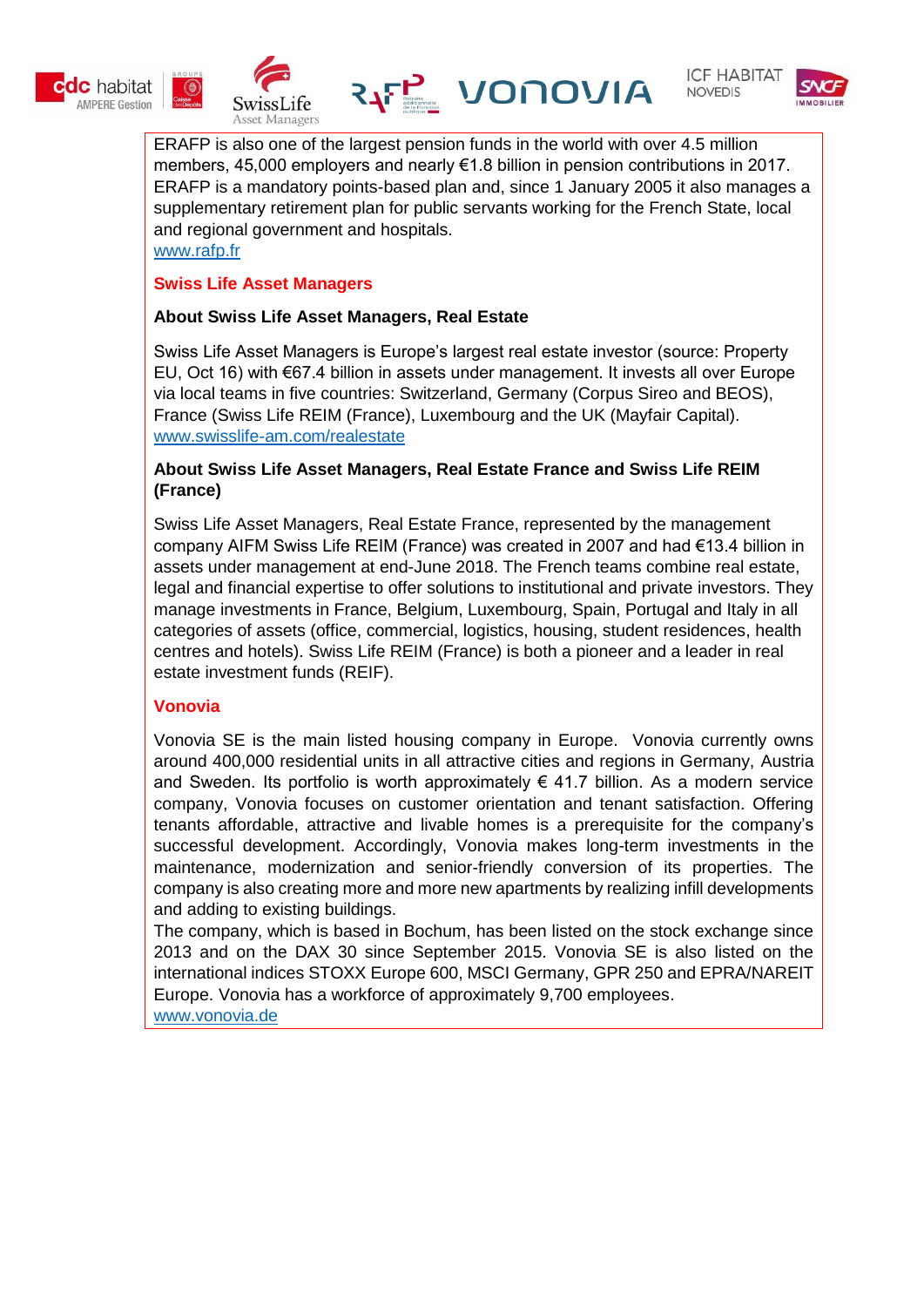







## **ICF Novedis**

 $\circ$ 

ICF Novedis is an ICF Habitat Group subsidiary specialised in managing free market and intermediate rental housing. It is present throughout France, especially in large cities with a very strong demand for housing and it gives priority to SNCF employees and people whose revenues exceed social security income ceilings. [www.icfhabitat.fr/groupe/icf-habitat-novedis](http://www.icfhabitat.fr/groupe/icf-habitat-novedis)

## **ICF Habitat Group**

ICF Habitat is the SNCF Group's housing subsidiary and comprises four social housing companies spread throughout France, ICF Novedis and a property transaction company, Transactif Immobilier. The Group owns over 100,000 units of housing, 90% of which is social housing. ICF Habitat is partner to local and regional government and a major stakeholder in urban transformation. It is helping to design the housing of tomorrow: responsible, innovative housing with a human face designed to meet the needs of all people.

[www.icfhabitat.fr](http://www.icfhabitat.fr/)

#### **SNCF Group**

SNCF is a global leader in passenger and freight transport services, with revenue of €33.5 billion in 2017, of which one-third on international markets. With 270,000 employees in 120 countries, SNCF draws on its foundations in French rail and its extensive experience as an architect of transport services. It aims to become the benchmark for mobility and logistics solutions in France and worldwide. SNCF has six core businesses: SNCF Réseau (management and operation of the French rail network); commuter transport (mass transit in the Paris region, TER regional rail, and Keolis in France and worldwide); long-distance rail (TGV inOui, Ouigo, Intercités, Eurostar, Thalys, Ouibus and more, and ticket sales through Oui.sncf); SNCF Gares & Connexions (station management and development), SNCF Logistics (freight transport and logistics worldwide with Geodis, Fret SNCF and Ermewa) and SNCF Immobilier (management and optimization of SNCF property and land assets). www.sncf.com